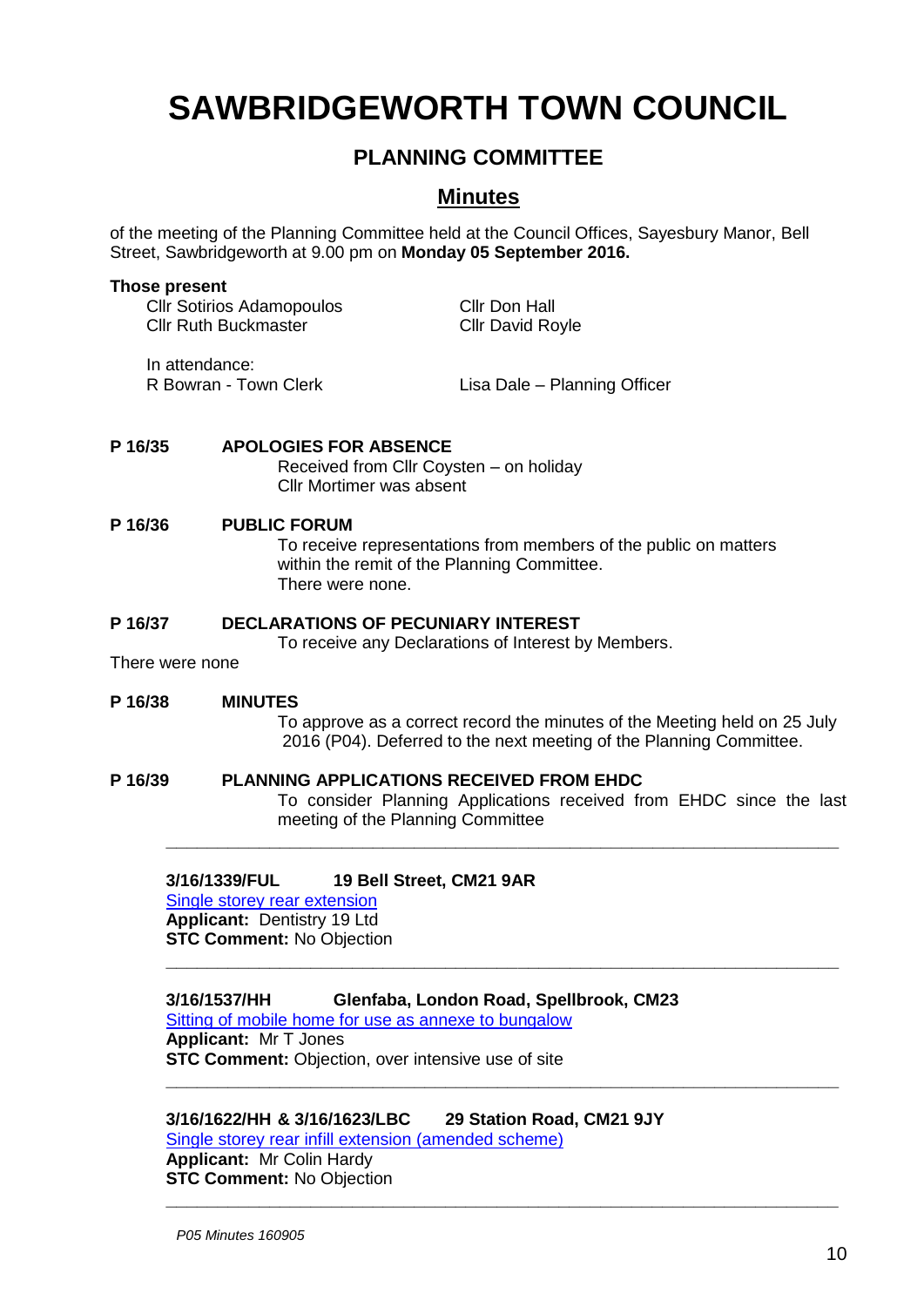## **3/16/1708/OUT Northfields House, Cambridge Road, CM21 9BZ**

[Outline application for 33 dwellings. All matters reserved except for access](https://publicaccess.eastherts.gov.uk/online-applications/applicationDetails.do?activeTab=summary&keyVal=OAYZZOGLKUK00) **Applicant:** Mr Nigel Kemp

**STC Comment:** 1) Using the current Revised Adopted Local Plan (2007) as a guide this development proposal clearly falls within the Green Belt to the north of the town.

**\_\_\_\_\_\_\_\_\_\_\_\_\_\_\_\_\_\_\_\_\_\_\_\_\_\_\_\_\_\_\_\_\_\_\_\_\_\_\_\_\_\_\_\_\_\_\_\_\_\_\_\_\_\_\_\_\_\_\_\_\_\_\_\_\_**

2) The Town Council is aware of the processes which are being undertaken in the District Plan which includes a Green Belt Review. Since it is anticipated that the outcome of this review could lead to the site being an area for inclusion in the District Plan then the town council has no objection in principle.

3) However, the Town Council is also aware of the possibility that the District Plan may consider this location as just one part of a much larger proposal to provide for up to 200 housing units north of Sawbridgeworth and a total for the town of 500 units. This application may or may not be sustainable.

4) The town council considers that this application is unfortunately timed in that it is premature and difficult to take a more detailed and considered view until other aspects of the District Plan become clearer."

**\_\_\_\_\_\_\_\_\_\_\_\_\_\_\_\_\_\_\_\_\_\_\_\_\_\_\_\_\_\_\_\_\_\_\_\_\_\_\_\_\_\_\_\_\_\_\_\_\_\_\_\_\_\_\_\_\_\_\_\_\_\_\_\_\_**

#### **3/16/1719/FUL 36 West Road, CM21 0BN**

[Conversion of garage to 1no 1 bedroomed dwelling with associated access and](https://publicaccess.eastherts.gov.uk/online-applications/applicationDetails.do?activeTab=summary&keyVal=OB0O9UGL00X00)  [hardstanding](https://publicaccess.eastherts.gov.uk/online-applications/applicationDetails.do?activeTab=summary&keyVal=OB0O9UGL00X00)

**Applicant:** L & R Developments Ltd

**STC Comment:** Objection, overdevelopment of site, reversion of access arrangement for number 36.

**\_\_\_\_\_\_\_\_\_\_\_\_\_\_\_\_\_\_\_\_\_\_\_\_\_\_\_\_\_\_\_\_\_\_\_\_\_\_\_\_\_\_\_\_\_\_\_\_\_\_\_\_\_\_\_\_\_\_\_\_\_\_\_\_\_**

**\_\_\_\_\_\_\_\_\_\_\_\_\_\_\_\_\_\_\_\_\_\_\_\_\_\_\_\_\_\_\_\_\_\_\_\_\_\_\_\_\_\_\_\_\_\_\_\_\_\_\_\_\_\_\_\_\_\_\_\_\_\_\_\_\_**

**\_\_\_\_\_\_\_\_\_\_\_\_\_\_\_\_\_\_\_\_\_\_\_\_\_\_\_\_\_\_\_\_\_\_\_\_\_\_\_\_\_\_\_\_\_\_\_\_\_\_\_\_\_\_\_\_\_\_\_\_\_\_\_\_\_**

#### **3/16/1725/FUL 42 School Lane, CM21 9FA**

[Change of use of amenity land to driveway](https://publicaccess.eastherts.gov.uk/online-applications/applicationDetails.do?activeTab=summary&keyVal=OB0UNYGLKV900) **Applicant:** Mrs Nazanin Warren **STC Comment:** No Objection

## **3/16/1729/HH 25 Rowney Wood, CM21 0HR**

[Double storey side and rear extension](https://publicaccess.eastherts.gov.uk/online-applications/applicationDetails.do?activeTab=summary&keyVal=OB0WGCGL00X00) **Applicant:** Mr D Manuel **STC Comment:** No Objection

## **3/16/1751/LBC 1 Duckling Lane, CM21 9QA**

[Change of use from office to residential to create 1no 1 bedroomed dwelling](https://publicaccess.eastherts.gov.uk/online-applications/applicationDetails.do?activeTab=summary&keyVal=OB85AOGL00X00) **Applicant:** Mr G Sessions **STC Comment:** No Objection

#### **3/16/1840/HH 3 Church Crescent, CM21 9BH**

[Two storey rear and side extension. Two new dormer windows to side roof slope and two](https://publicaccess.eastherts.gov.uk/online-applications/applicationDetails.do?activeTab=summary&keyVal=OBOX9XGLL1A00)  [rooflights](https://publicaccess.eastherts.gov.uk/online-applications/applicationDetails.do?activeTab=summary&keyVal=OBOX9XGLL1A00) **Applicant:** Mr W Cruse **STC Comment:** No Objection

**\_\_\_\_\_\_\_\_\_\_\_\_\_\_\_\_\_\_\_\_\_\_\_\_\_\_\_\_\_\_\_\_\_\_\_\_\_\_\_\_\_\_\_\_\_\_\_\_\_\_\_\_\_\_\_\_\_\_\_\_\_\_\_\_\_**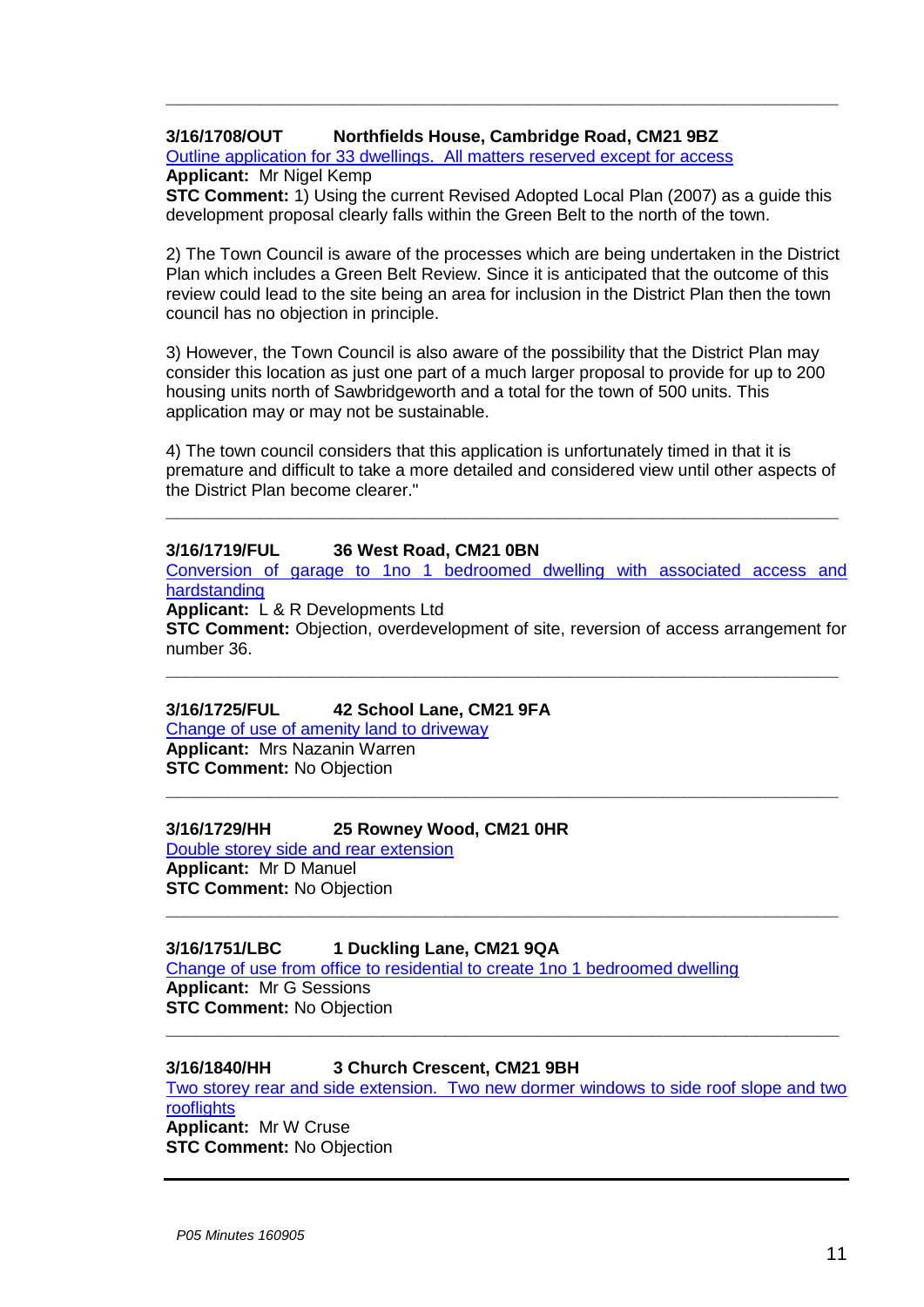## **3/16/1879/FUL 21-23 Bell Street, CM21 9AR**

[Part change of use of retail unit \(A1\) to residential \(C3\) to form 1no 2 bedroomed dwelling.](https://publicaccess.eastherts.gov.uk/online-applications/applicationDetails.do?activeTab=summary&keyVal=OC1KUNGLL3B00)  [Replacement single storey rear extension](https://publicaccess.eastherts.gov.uk/online-applications/applicationDetails.do?activeTab=summary&keyVal=OC1KUNGLL3B00) **Applicant:** Mr R Nelson **STC Comment:** No Objection **\_\_\_\_\_\_\_\_\_\_\_\_\_\_\_\_\_\_\_\_\_\_\_\_\_\_\_\_\_\_\_\_\_\_\_\_\_\_\_\_\_\_\_\_\_\_\_\_\_\_\_\_\_\_\_\_\_\_\_\_\_\_\_\_\_**

**\_\_\_\_\_\_\_\_\_\_\_\_\_\_\_\_\_\_\_\_\_\_\_\_\_\_\_\_\_\_\_\_\_\_\_\_\_\_\_\_\_\_\_\_\_\_\_\_\_\_\_\_\_\_\_\_\_\_\_\_\_\_\_\_\_**

## **3/16/1880/LBC 21-23 Bell Street, CM21 9AR**

[Part change of use of retail unit \(A1\) to residential \(C3\) to form 1no 2 bedroomed dwelling.](https://publicaccess.eastherts.gov.uk/online-applications/applicationDetails.do?activeTab=summary&keyVal=OC1KUPGLL3C00)  [Replacement single storey rear extension. Internal alterations to include insertion of new](https://publicaccess.eastherts.gov.uk/online-applications/applicationDetails.do?activeTab=summary&keyVal=OC1KUPGLL3C00)  [staircase, alterations to chimney and the removal of walls and doors](https://publicaccess.eastherts.gov.uk/online-applications/applicationDetails.do?activeTab=summary&keyVal=OC1KUPGLL3C00) **Applicant:** Mr R Nelson **STC Comment:** No Comment

**\_\_\_\_\_\_\_\_\_\_\_\_\_\_\_\_\_\_\_\_\_\_\_\_\_\_\_\_\_\_\_\_\_\_\_\_\_\_\_\_\_\_\_\_\_\_\_\_\_\_\_\_\_\_\_\_\_\_\_\_\_\_\_\_\_**

## **3/16/1899/HH 47 Barnard Road, CM21 9DY**

[Single storey side extension and part single/part two storey rear extension](https://publicaccess.eastherts.gov.uk/online-applications/applicationDetails.do?activeTab=summary&keyVal=OC5LAUGLL4G00) **Applicant:** Mr Phil McElhome **STC Comment:** No Objection

## **3/16/1926/HH Lock Cottage, Sheering Mill Lane, CM21 9LR**

[Single storey rear extension with mezzanine floor](https://publicaccess.eastherts.gov.uk/online-applications/applicationDetails.do?activeTab=summary&keyVal=OCCZZPGLL6400)

**Applicant:** Mr Stephen Goodwin

**STC Comment:** Objection. The proposal does not appear to fall within the criteria of acceptability as set out in Policy GBC1(d) and ENV5.

**\_\_\_\_\_\_\_\_\_\_\_\_\_\_\_\_\_\_\_\_\_\_\_\_\_\_\_\_\_\_\_\_\_\_\_\_\_\_\_\_\_\_\_\_\_\_\_\_\_\_\_\_\_\_\_\_\_\_\_\_\_\_\_\_\_**

**\_\_\_\_\_\_\_\_\_\_\_\_\_\_\_\_\_\_\_\_\_\_\_\_\_\_\_\_\_\_\_\_\_\_\_\_\_\_\_\_\_\_\_\_\_\_\_\_\_\_\_\_\_\_\_\_\_\_\_\_\_\_\_\_\_**

#### **P 16/40 LATE PLANNING APPLICATIONS**

To deal with Planning Applications received from EHDC following the Publication of this Agenda and received before 2 September 2016

## **3/16/1562/HH 1 Beechfield, CM21 9NG**

Two storey side extension **STC Comment: No Objection** 

#### **3/16/1945/PNHH Rushmead, London Road Spellbrook, CM23**

Demoltion of conservatory and erection of a single storey rear extension: Depth 8.0 [metres, Maximum Height 3.0 metres, Eaves Height 3.0 metre](https://publicaccess.eastherts.gov.uk/online-applications/applicationDetails.do?activeTab=summary&keyVal=OCIGN5GL00B00)s **STC Comment:** No Objection

**\_\_\_\_\_\_\_\_\_\_\_\_\_\_\_\_\_\_\_\_\_\_\_\_\_\_\_\_\_\_\_\_\_\_\_\_\_\_\_\_\_\_\_\_\_\_\_\_\_\_\_\_\_\_\_\_\_\_\_\_\_\_\_\_\_**

## **3/16/1956/FUL 132 London Road, CM21 9BU**

Change of use of land to residential.

**STC Comment:** No Objection, but noted the presence of a gas termination point on the site.

**\_\_\_\_\_\_\_\_\_\_\_\_\_\_\_\_\_\_\_\_\_\_\_\_\_\_\_\_\_\_\_\_\_\_\_\_\_\_\_\_\_\_\_\_\_\_\_\_\_\_\_\_\_\_\_\_\_\_\_\_\_\_\_\_\_**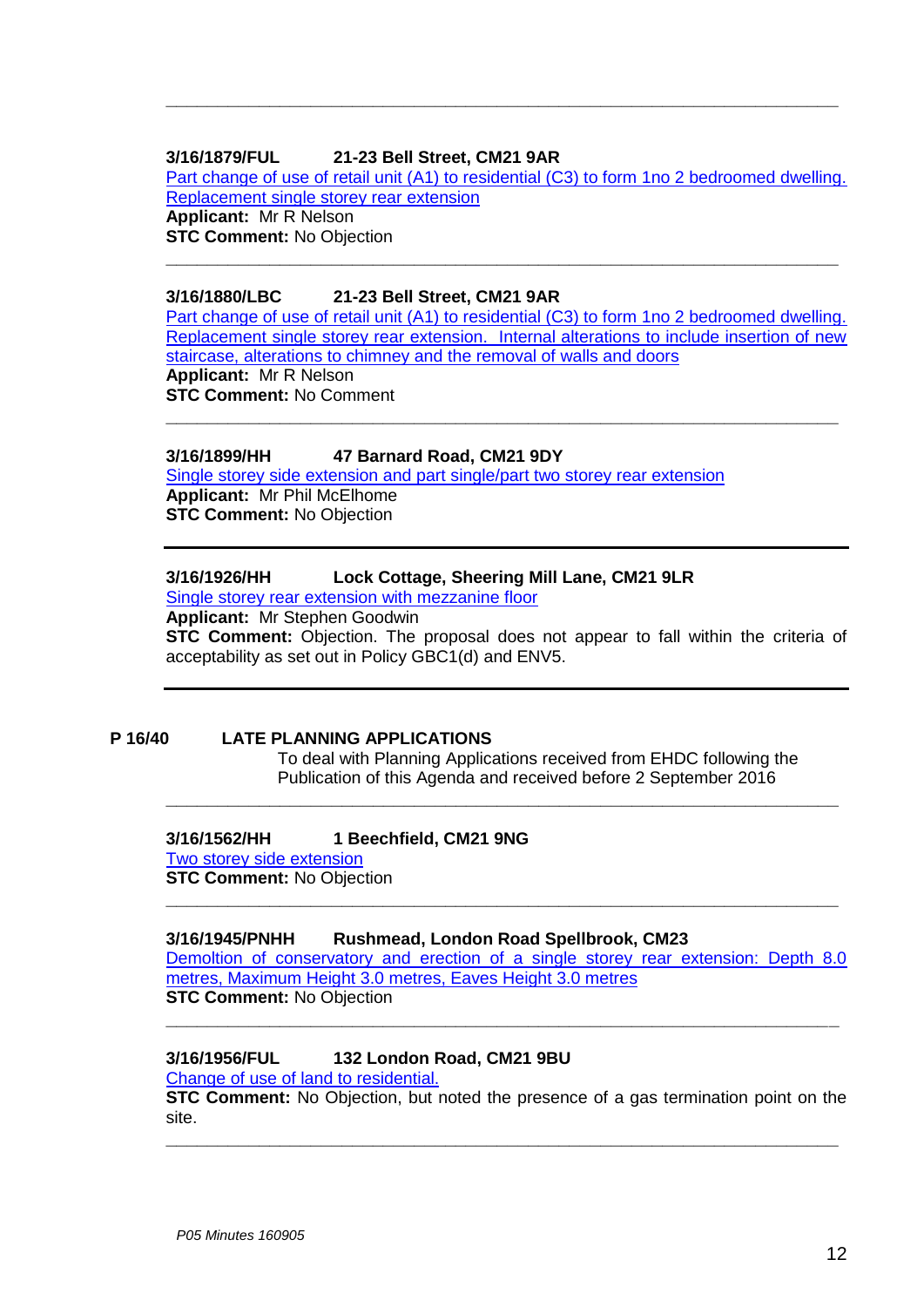#### **P 16/41 PLANNING DECISIONS MADE BY EHDC** To receive Planning Decisions from EHDC

# **3/16/0361/LBC Wisemans Cottage, 56 High Wych Road, CM21 0HF**

[Replacement windows](https://publicaccess.eastherts.gov.uk/online-applications/applicationDetails.do?activeTab=summary&keyVal=O2LJ79GLIO200) **Applicant: Mr & Mrs Robert and Christine Smith**  *STC Comment: No objection EHDC Decision: Granted* **\_\_\_\_\_\_\_\_\_\_\_\_\_\_\_\_\_\_\_\_\_\_\_\_\_\_\_\_\_\_\_\_\_\_\_\_\_\_\_\_\_\_\_\_\_\_\_\_\_\_\_\_\_\_\_\_\_\_\_\_\_\_\_\_\_**

#### **` 3/16/1286/FUL Land South of Spellbrook, London Rd, CM23 4AU**

Demolition of barn. Erection of 2no 5 bedroomed dwellings with garage and associated access and landscaping

**\_\_\_\_\_\_\_\_\_\_\_\_\_\_\_\_\_\_\_\_\_\_\_\_\_\_\_\_\_\_\_\_\_\_\_\_\_\_\_\_\_\_\_\_\_\_\_\_\_\_\_\_\_\_\_\_\_\_\_\_\_\_\_\_\_**

**Applicant: Mr & Mrs D and M Sandford**

*STC Comment: Objection.* "LPA Policy is to regard Spellbrook as a Category 3 village, having refused to accept that it is an inherent part of the Sawbridgeworth community. Policy  $GBC1(q)$  is not relevant in that this is not a proposal for small scale affordable housing. Policy OSV3 (II) (f) is relevant in that the proposed development is totally out of keeping with the surrounding area. Arguments of precedent set by planning appeals on other sites are tenuous in that the circumstances were different and should not be taken as a relevant factor".

**\_\_\_\_\_\_\_\_\_\_\_\_\_\_\_\_\_\_\_\_\_\_\_\_\_\_\_\_\_\_\_\_\_\_\_\_\_\_\_\_\_\_\_\_\_\_\_\_\_\_\_\_\_\_\_\_\_\_\_\_\_\_\_\_\_**

**\_\_\_\_\_\_\_\_\_\_\_\_\_\_\_\_\_\_\_\_\_\_\_\_\_\_\_\_\_\_\_\_\_\_\_\_\_\_\_\_\_\_\_\_\_\_\_\_\_\_\_\_\_\_\_\_\_\_\_\_\_\_\_\_\_**

**\_\_\_\_\_\_\_\_\_\_\_\_\_\_\_\_\_\_\_\_\_\_\_\_\_\_\_\_\_\_\_\_\_\_\_\_\_\_\_\_\_\_\_\_\_\_\_\_\_\_\_\_\_\_\_\_\_\_\_\_\_\_\_\_\_**

*EHDC Decision: Granted*

# **3/16/1345/HH The Bungalow, Tednambury, Spellbrook, CM23 4BD**

[Single storey rear extension, extension to front porch and decking](https://publicaccess.eastherts.gov.uk/online-applications/applicationDetails.do?activeTab=summary&keyVal=O8IF4EGLK8T00) **Applicant: Mr Chris Romei** *STC Comment: No objection*

*EHDC Decision: Refused*

# **3/16/1368/HH 21 Pishiobury Drive, CM21 0AD**

[Single storey rear extension](https://publicaccess.eastherts.gov.uk/online-applications/applicationDetails.do?activeTab=summary&keyVal=O8P87JGL00B00) **Applicant: Mr Derek Lawless**  *STC Comment: No objection EHDC Decision: Granted*

**3/16/1378/LBC Hill Cottage, 37 London Road, CM21 9EH** [Removal, repairs and replacement of render with lime render](https://publicaccess.eastherts.gov.uk/online-applications/applicationDetails.do?activeTab=summary&keyVal=O8R24QGLKAX00) **Applicant: Mr Daniel Johnson** *STC Comment: No Comment. Town Council does not have the expertise EHDC Decision: Granted*

#### **3/16/1384/HH Lock Cottage, Sheering Mill Lane, CM21 9LR** [Single storey rear extension with mezzanine floor](https://publicaccess.eastherts.gov.uk/online-applications/applicationDetails.do?activeTab=summary&keyVal=O8RDA0GLKBE00)

# **Applicant: Mr Stephen Goodwin**

**STC Comment:** Objection. The proposal does not appear to fall within the criteria of acceptability as set out in Policy GBC1(d) and ENV5. *EHDC Decision: Refused*